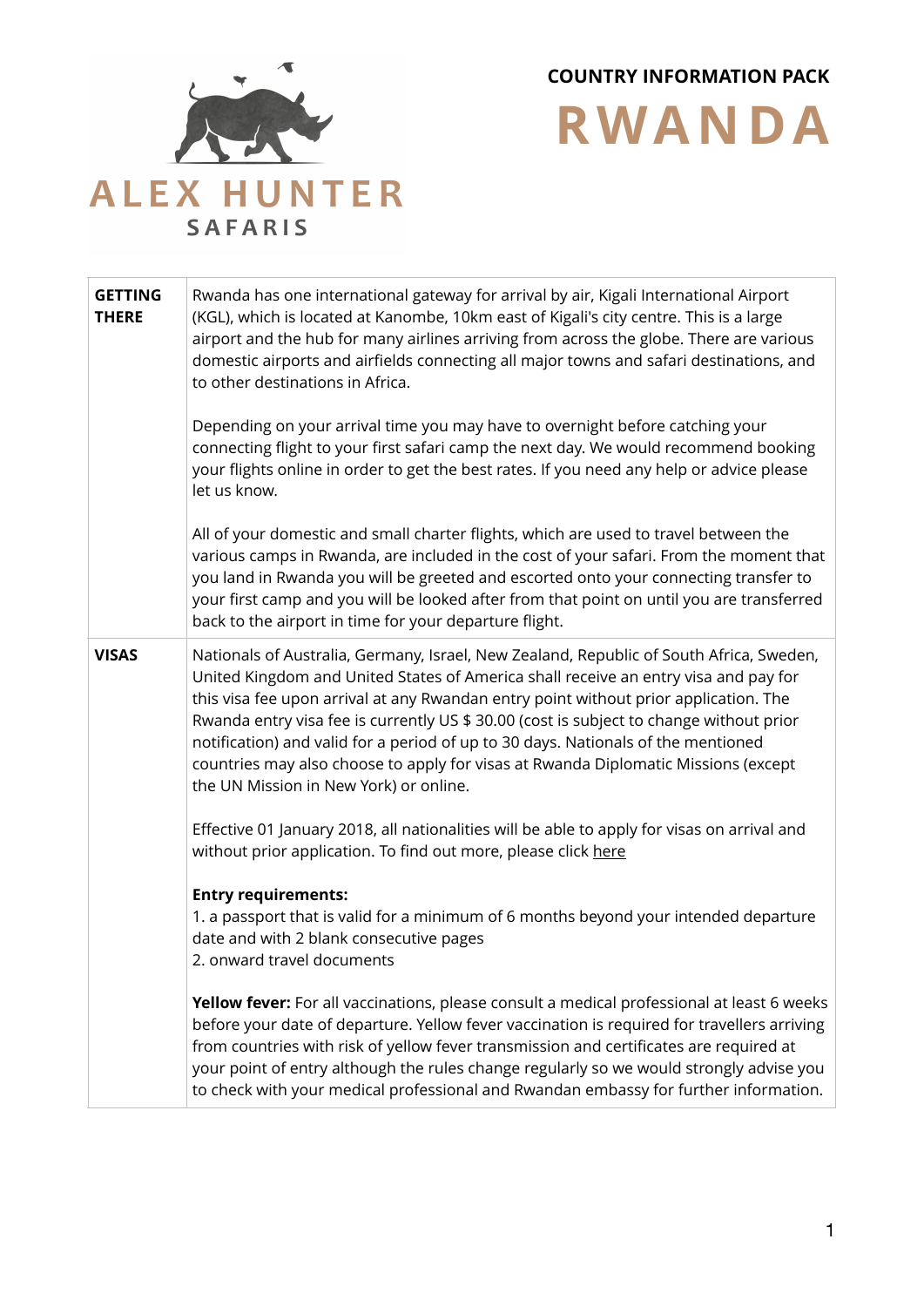| Here is a broad guide to the climate of Rwanda, although remember that this comes<br>from records and experience, not from a crystal ball                                                                                                                                                                                                                                                                                                                                                                                                                                                                                                        |
|--------------------------------------------------------------------------------------------------------------------------------------------------------------------------------------------------------------------------------------------------------------------------------------------------------------------------------------------------------------------------------------------------------------------------------------------------------------------------------------------------------------------------------------------------------------------------------------------------------------------------------------------------|
| Just south of the equator, Rwanda is huge and its sheer size means that the climate<br>varies considerably within it. However, generally the main rainy season, or the 'long<br>rains', lasts during about March, April and May. Afternoon tropical downpours are the<br>norm, which are heavier and more predictable beside the coast and on the islands. The<br>humidity is high and daily temperatures reach the low-mid 30°s.                                                                                                                                                                                                                |
| The long dry season lasts throughout June, July, August, September and October is when<br>rainfall is unusual, even on the islands. Temperatures vary hugely with altitude and<br>location, but it's usually a fine, clear sky and sunny weather, it's a great time to visit<br>Rwanda. During November and December there's another rainy season: the 'short<br>rains'. These are much lighter than the main rains and less reliable. If it has rained<br>during the short rains, then it normally dries up for a few months, January and February,<br>which is Rwanda's 'short dry season', before starting to rain again in earnest in March. |
| Please consult your local doctor and also check with your health department prior to<br>departure for any changes in health regulations. This is a guideline only.                                                                                                                                                                                                                                                                                                                                                                                                                                                                               |
| Vaccinations: Please consult your doctor for their recommendations and your previous<br>vaccination history. Please also refer to the following as a useful guide.                                                                                                                                                                                                                                                                                                                                                                                                                                                                               |
| Malaria: Malaria is present in Rwanda and it is strongly advisable to take malaria<br>prophylactics before, during and after your visit. Please consult a medical professional<br>regarding which prophylactics will be suitable for you. In addition, please take<br>precautionary measures to reduce the risk of being bitten by mosquitoes: use insect<br>repellant, sleep under a mosquito net and wear a long-sleeved shirt and long trousers<br>with closed shoes in the evenings.                                                                                                                                                         |
| Yellow Fever: Yellow Fever vaccination is required for travellers who are arriving from,<br>or have transited through, countries with risk of yellow fever transmission. As this<br>requirement does frequently change, especially when transiting through South Africa,<br>we would recommend having a certificate to ensure that you do not experience any<br>problems at the border.                                                                                                                                                                                                                                                          |
| Insurance: It is a condition of booking, that you carry the correct comprehensive travel<br>and medical insurance to cover yourself, as well as any dependents or travelling<br>companions for the duration of your trip to Africa. This insurance should include cover<br>in respect of, but not limited to, the following eventualities:                                                                                                                                                                                                                                                                                                       |
| <b>Compulsory Insurance</b><br>a. emergency evacuation expenses,<br>b. medical expenses,<br>c. repatriation expenses,<br>Recommended Insurance:<br>a. cancellation or curtailment of trip,<br>b. damage/theft/loss of personal luggage, money and goods                                                                                                                                                                                                                                                                                                                                                                                          |
|                                                                                                                                                                                                                                                                                                                                                                                                                                                                                                                                                                                                                                                  |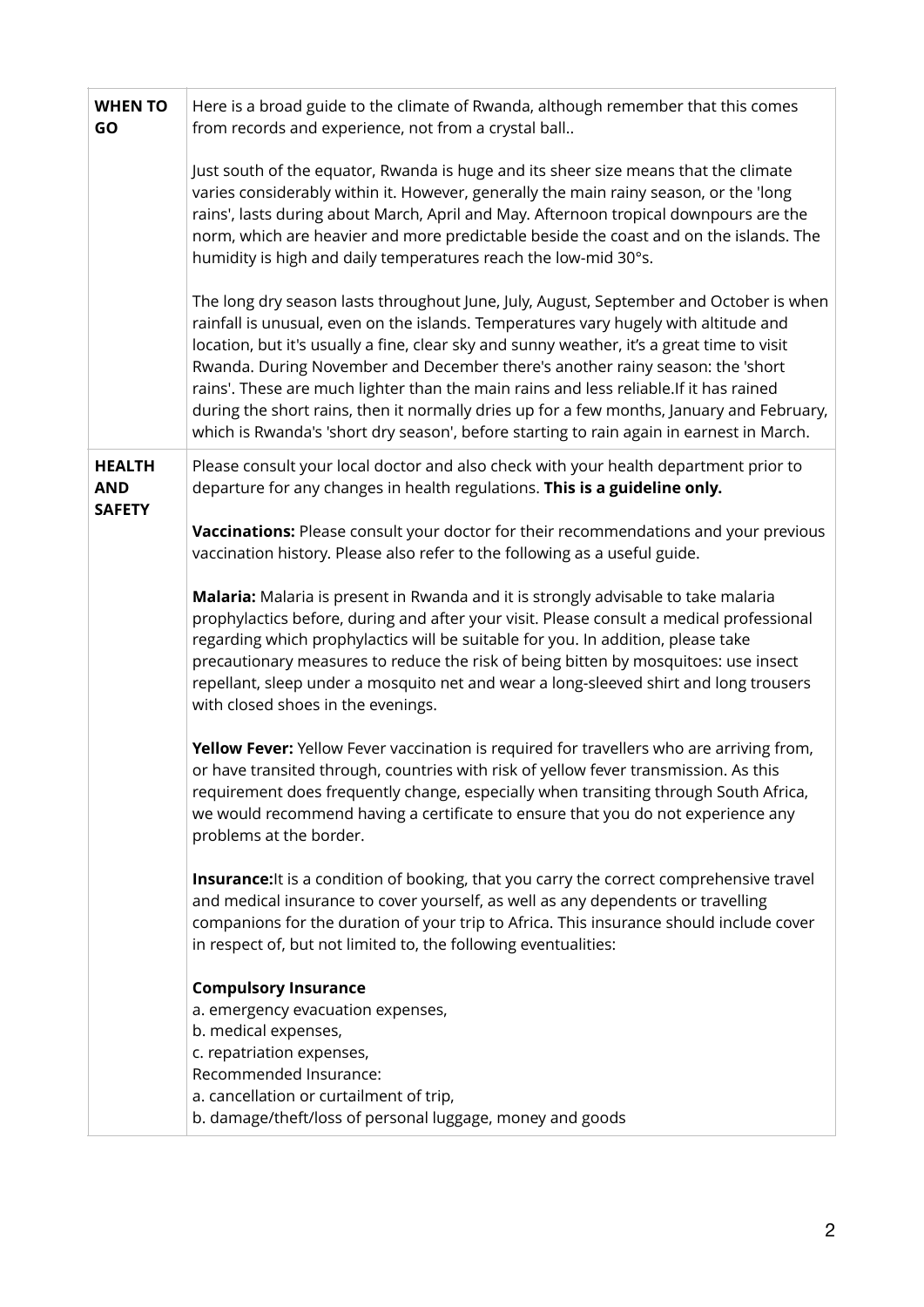| <b>CLIMATE</b>              | Just south of the equator, Rwanda is huge and its sheer size means that the climate<br>varies considerably within it. However, generally the main rainy season, or the 'long<br>rains', lasts during about March, April and May. Afternoon tropical downpours are the<br>norm, which are heavier and more predictable beside the coast and on the islands. The<br>humidity is high and daily temperatures reach the low-mid 30s.<br>The long dry season lasts throughout June, July, August, September and October is when<br>rainfall is unusual, even on the islands. Temperatures vary hugely with altitude and<br>location, but it's usually a fine, clear sky and sunny weather, it's a great time to visit<br>Rwanda. During November and December there's another rainy season: the 'short<br>rains'. These are much lighter than the main rains and less reliable. If it has rained<br>during the short rains, then it normally dries up for a few months, January and February,<br>which is Rwanda's 'short dry season', before starting to rain again in earnest in March. |
|-----------------------------|--------------------------------------------------------------------------------------------------------------------------------------------------------------------------------------------------------------------------------------------------------------------------------------------------------------------------------------------------------------------------------------------------------------------------------------------------------------------------------------------------------------------------------------------------------------------------------------------------------------------------------------------------------------------------------------------------------------------------------------------------------------------------------------------------------------------------------------------------------------------------------------------------------------------------------------------------------------------------------------------------------------------------------------------------------------------------------------|
| <b>DRESS</b><br><b>CODE</b> | Modest clothing is advisable in the bigger towns and cities in Rwanda, however in the<br>lodges and camps and on the beaches at the coast, it is perfectly fine to wear shorts and<br>shirts or beach wear. Generally speaking, light layers of clothing in neutral safari colours<br>of green, khaki and beige are the best items to bring with you, as well as a warmer<br>jacket or fleece for the colder evenings. A hat is also a must have! Dark colours such as<br>navy or black can attract tstese filies and are best avoided, as are bright colours like<br>yellow, red and purple if you are going on safari.                                                                                                                                                                                                                                                                                                                                                                                                                                                             |
| <b>LUGGAGE</b>              | Many international airlines have a baggage allowance of 20 kgs or more per person, but<br>please check this with your individual airline. Please be advised that on domestic<br>scheduled flights, luggage is limited to one soft sided bag per person with a maximum<br>weight of 15kg. No hardshell bags are permitted.                                                                                                                                                                                                                                                                                                                                                                                                                                                                                                                                                                                                                                                                                                                                                            |
| <b>MONEY</b>                | The currency of Rwanda is the Rwandan Shilling (UGX). You can convert money to<br>Shillings at a bank or Forex Bureau, or withdraw from an ATM, all found in the larger<br>airports and towns. Please check with your bank for charges and advice when using<br>international ATMs. Major credit cards are widely accepted in most hotels and<br>establishments, however there may be a surcharge levied. It is advisable to have some<br>cash for smaller shops and stalls. Major banks are available in most towns in Rwanda.<br>IMPORTANT: When bringing foreign currency (e.g. USD, GBP, EUR) into the country, be<br>sure to have the new format with no damage or marks.                                                                                                                                                                                                                                                                                                                                                                                                       |
| <b>TIPPING</b>              | We must stress that tipping is not compulsory or expected; rather it is an extra reward<br>for excellent service. If you are pleased with the service you receive you are more than<br>welcome to tip your guide or the staff in the various lodges and camps. As a guideline<br>for tipping your guide and the staff, you can leave between USD 10 to 15 per traveller<br>per day. Tipping is usually done at the end of your safari and most lodges and camps<br>have a tip box in the main area. You may tip the staff individually, place a tip for all the<br>staff in the box or do both. Tips can be made in Rwandan Shillings or US Dollars.                                                                                                                                                                                                                                                                                                                                                                                                                                 |